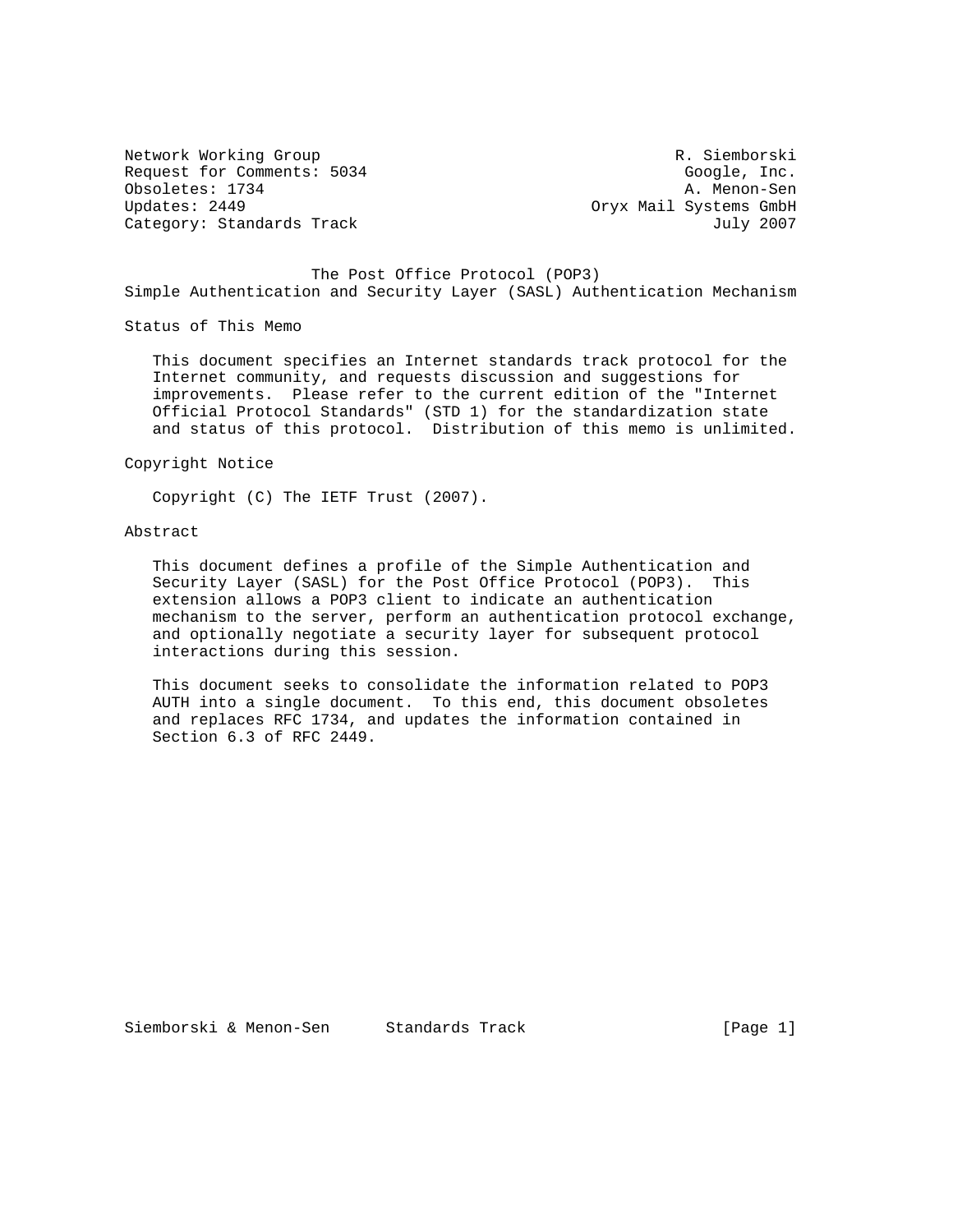#### 1. Introduction

 The POP3 (see [RFC1939]) AUTH command (see [RFC1734]) has suffered several problems in its specification. The first is that it was very similar to a SASL framework defined by [RFC4422], but pre-dated the initial SASL specification. It was therefore missing some key components, such as a way to list the available authentication mechanisms.

 Later, [RFC2449] attempted to remedy this situation by adding the CAPA command and allowing an initial client response with the AUTH command, but problems remained in the clarity of the specification of how the initial client response was to be handled.

 Together, this means creating a full POP3 AUTH implementation requires an understanding of material in at least five different documents (and [RFC3206] provides additional response codes that are useful during authentication).

 This document attempts to combine the information in [RFC1734] and [RFC2449] to simplify this situation. Additionally, it aims to clarify and update the older specifications where appropriate.

2. Conventions Used in This Document

 The key words "MUST", "MUST NOT", "REQUIRED", "SHALL", "SHALL NOT", "SHOULD", "SHOULD NOT", "RECOMMENDED", "MAY", and "OPTIONAL" in this document are to be interpreted as described in [RFC2119].

 In examples, "C:" and "S:" indicate lines sent by the client and server respectively.

Formal syntax is defined by [RFC4234].

3. The SASL Capability

 This section supersedes the definition of the SASL Capability in section 6.3 of [RFC2449].

 CAPA tag: SASL

 Arguments: Supported SASL Mechanisms

 Added commands: AUTH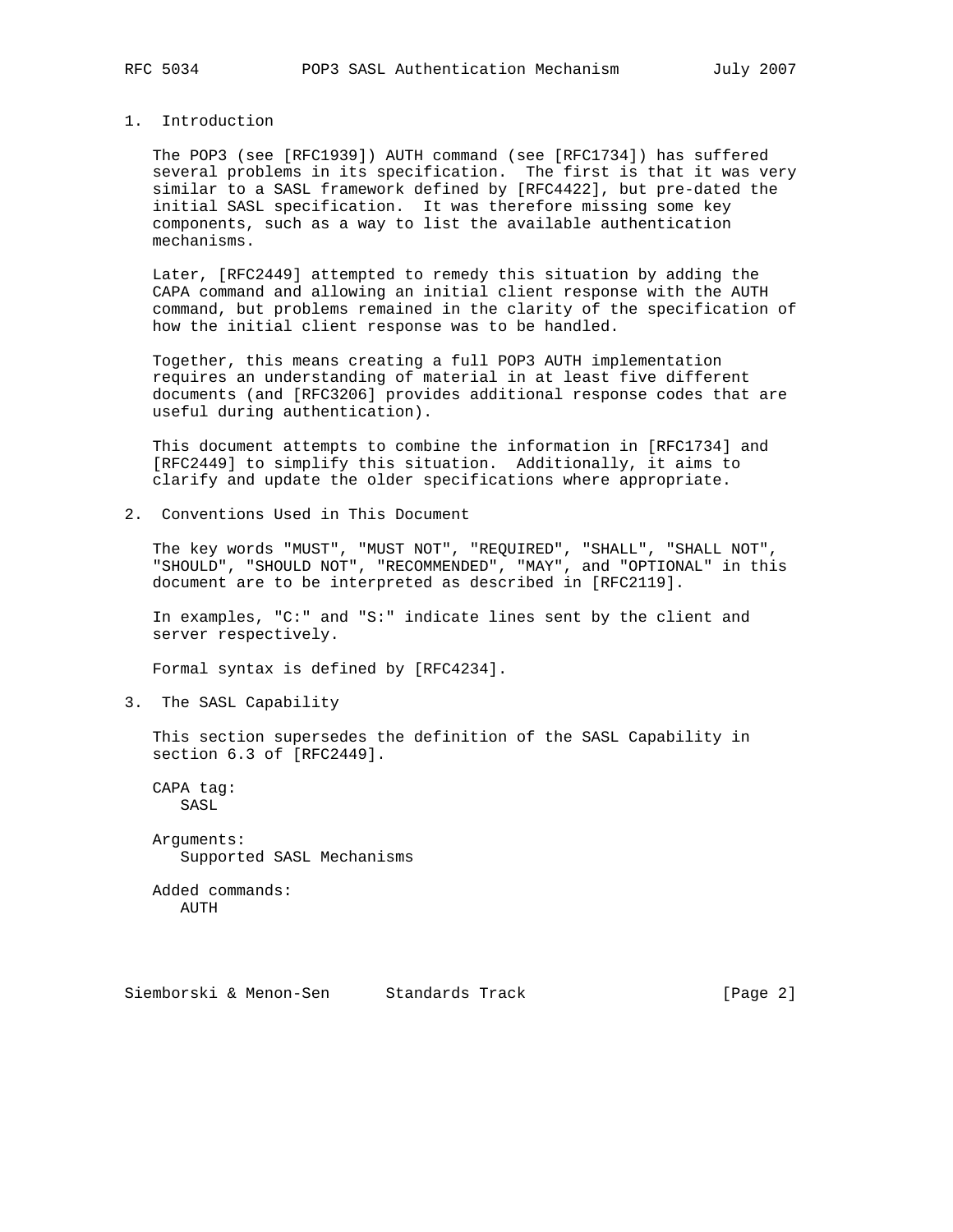Standard commands affected: None Announced states / possible differences: both / no Commands valid in states: AUTHORIZATION Specification reference: This document and [RFC4422] Discussion: The SASL capability permits the use of the AUTH command (as defined in Section 4 of this document) to begin a SASL negotiation (as defined in [RFC4422]). The argument to the SASL capability is a space-separated list of SASL mechanisms that are supported. If a server either does not support the CAPA command or does not advertise the SASL capability, clients SHOULD NOT attempt the AUTH command. If a client does attempt the AUTH command in such a situation, it MUST NOT supply the client initial response parameter (for backwards compatibility with [RFC1734]). Note that the list of available mechanisms MAY change after a successful STLS command (see [RFC2595]). However, as required by [RFC2449], implementations MUST continue to include the SASL capability even after a successful AUTH command has been completed (even though no further AUTH commands may be issued). Example S: +OK pop.example.com BlurdyBlurp POP3 server ready C: CAPA S: +OK List of capabilities follows S: SASL PLAIN DIGEST-MD5 GSSAPI ANONYMOUS S: STLS S: IMPLEMENTATION BlurdyBlurp POP3 server  $S:$  . 4. The AUTH Command AUTH mechanism [initial-response] Arguments: mechanism: A string identifying a SASL authentication

mechanism.

Siemborski & Menon-Sen Standards Track [Page 3]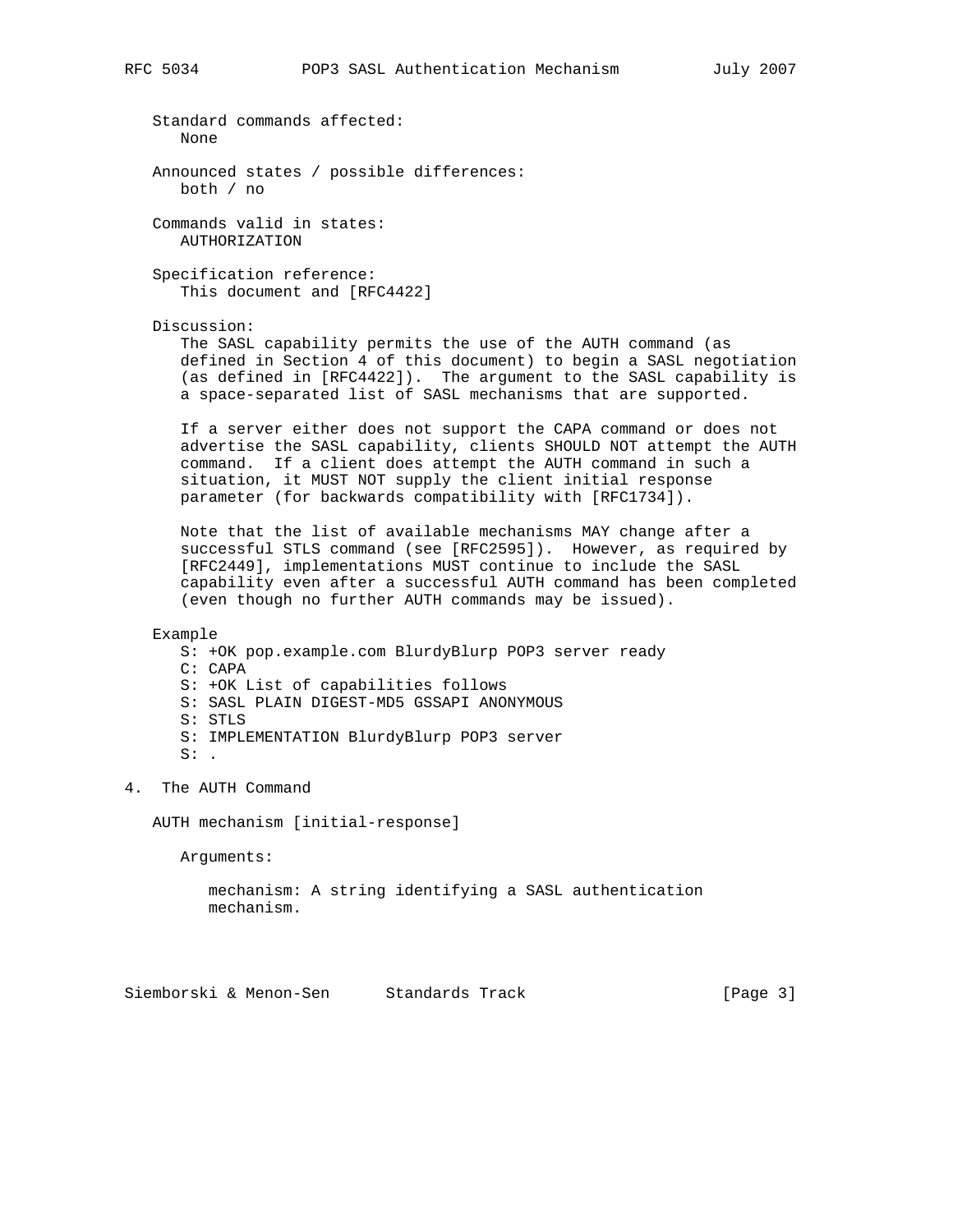initial-response: An optional initial client response, as defined in Section 3 of [RFC4422]. If present, this response MUST be encoded as Base64 (specified in Section 4 of [RFC4648]), or consist only of the single character "=", which represents an empty initial response.

### Restrictions:

 After an AUTH command has been successfully completed, no more AUTH commands may be issued in the same session. After a successful AUTH command completes, a server MUST reject any further AUTH commands with an -ERR reply.

 The AUTH command may only be given during the AUTHORIZATION state.

# Discussion:

 The AUTH command initiates a SASL authentication exchange between the client and the server. The client identifies the SASL mechanism to use with the first parameter of the AUTH command. If the server supports the requested authentication mechanism, it performs the SASL exchange to authenticate the user. Optionally, it also negotiates a security layer for subsequent protocol interactions during this session. If the requested authentication mechanism is not supported, the server rejects the AUTH command with an -ERR reply.

 The authentication protocol exchange consists of a series of server challenges and client responses that are specific to the chosen SASL mechanism.

 A server challenge is sent as a line consisting of a "+" character, followed by a single space and a string encoded using Base64, as specified in Section 4 of [RFC4648]. This line MUST NOT contain any text other than the BASE64-encoded challenge.

 A client response consists of a line containing a string encoded as Base64. If the client wishes to cancel the authentication exchange, it issues a line with a single "\*". If the server receives such a response, it MUST reject the AUTH command by sending an -ERR reply.

 The optional initial-response argument to the AUTH command is used to save a round trip when using authentication mechanisms that support an initial client response. If the initial response argument is omitted and the chosen mechanism requires

Siemborski & Menon-Sen Standards Track (Page 4)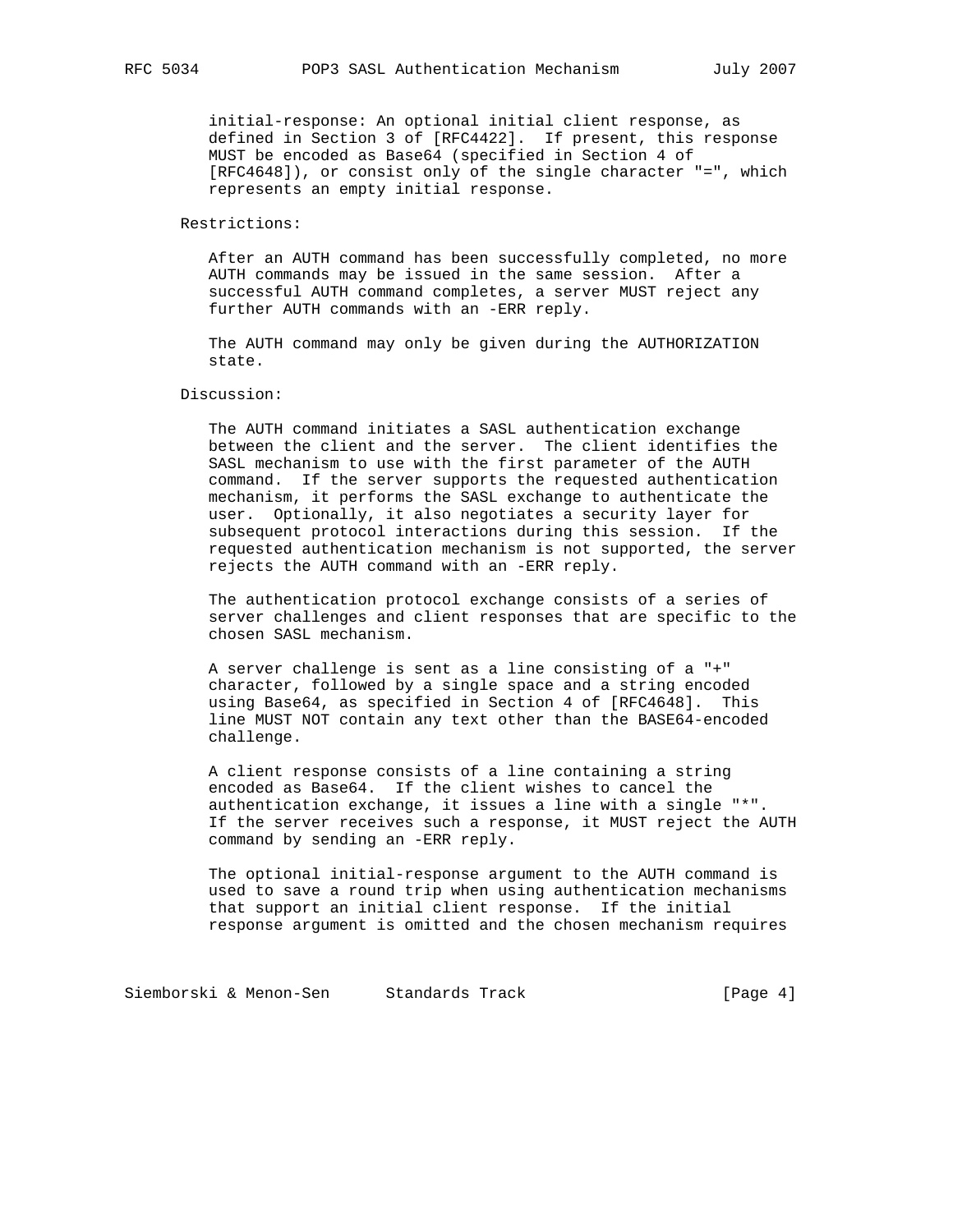an initial client response, the server MUST proceed by issuing an empty challenge, as defined in Section 3 of [RFC4422]. In POP3, an empty server challenge is defined as a line with only a "+", followed by a single space. It MUST NOT contain any other data.

 For the purposes of the initial client response, the 255-octet limit on the length of a single command, defined in Section 4 of [RFC2449], still applies. If specifying an initial response would cause the AUTH command to exceed this length, the client MUST NOT use the initial-response parameter (and must proceed instead by sending its initial response after an empty challenge from the server, as in Section 3 of [RFC4422]).

 If the client needs to send a zero-length initial response, it MUST transmit the response as a single equals sign ("="). This indicates that the response is present, but contains no data.

 If the client uses an initial-response argument to the AUTH command with a SASL mechanism that does not support an initial client send, the server MUST reject the AUTH command with an -ERR reply.

 If the server cannot Base64 decode a client response, it MUST reject the AUTH command with an -ERR reply. If the client cannot Base64 decode any of the server's challenges, it MUST cancel the authentication using the "\*" response. In particular, servers and clients MUST reject (and not ignore) any character not explicitly allowed by the Base64 alphabet, and MUST reject any sequence of Base64 characters that contains the pad character  $('=')$  anywhere other than the end of the string (e.g., "=AAA" and "AAA=BBB" are not allowed).

 Excepting the initial client response, these BASE64 strings may be of arbitrary length, depending on the authentication mechanism in use. Clients and servers MUST be able to handle the largest encoded challenges and responses generated by the authentication mechanisms they support. This requirement is independent of any line-length limitations the client or server may have in other parts of its protocol implementation.

 If the server is unable to authenticate the client, it MUST reject the AUTH command with an -ERR reply. Should the client successfully complete the exchange, the server issues a +OK reply. Additionally, upon success, the POP3 session enters the TRANSACTION state.

Siemborski & Menon-Sen Standards Track (Page 5)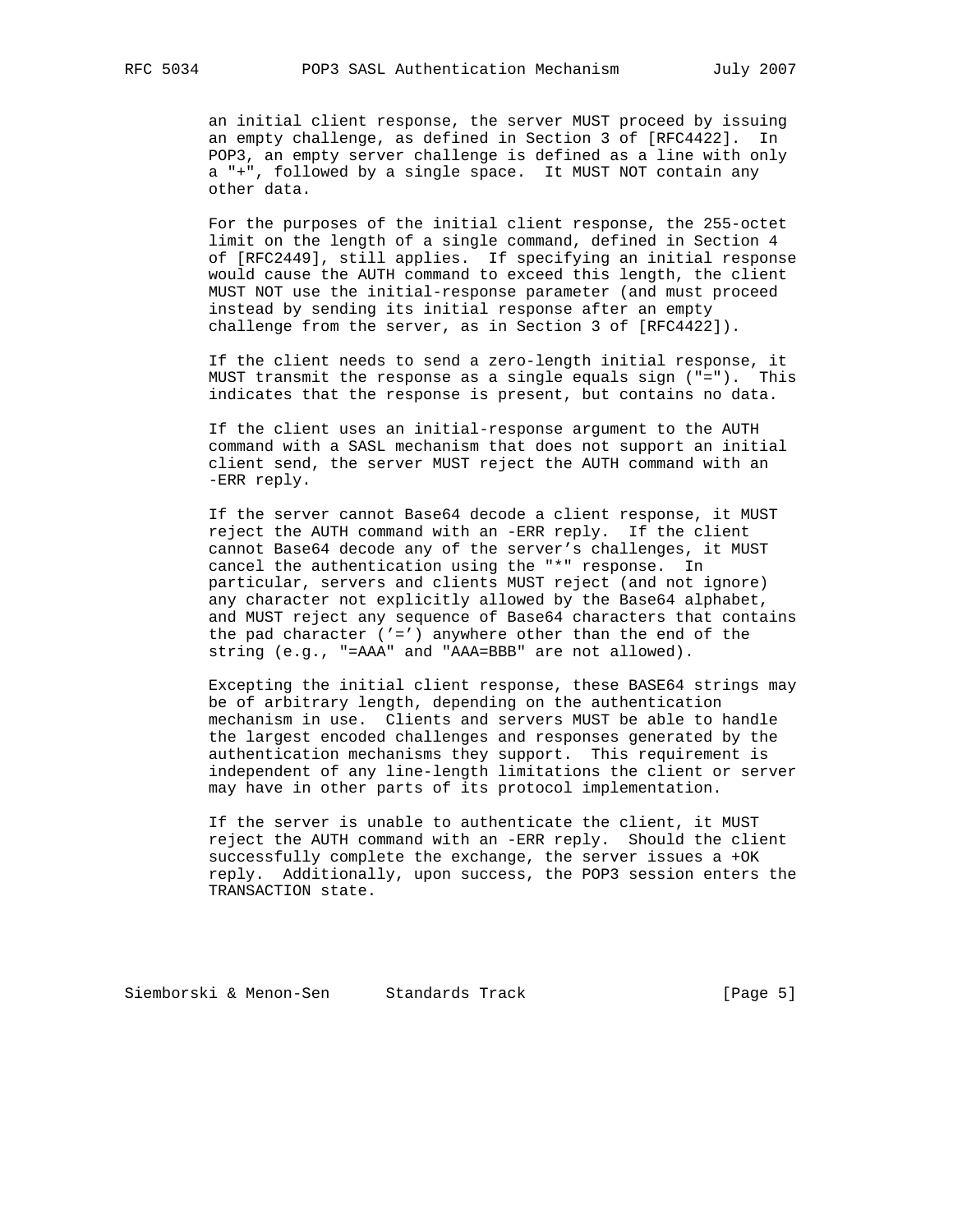The authorization identity generated by the SASL exchange is a simple username, and SHOULD use the SASLprep profile (see [RFC4013]) of the StringPrep algorithm (see [RFC3454]) to prepare these names for matching. If preparation of the authorization identity fails or results in an empty string (unless it was transmitted as the empty string), the server MUST fail the authentication.

 If a security layer is negotiated during the SASL exchange, it takes effect for the client on the octet immediately following the CRLF that concludes the last response generated by the client. For the server, it takes effect immediately following the CRLF of its success reply.

 When a security layer takes effect, the server MUST discard any knowledge previously obtained from the client, which was not obtained from the SASL negotiation itself. Likewise, the client MUST discard any knowledge obtained from the server, such as the list of available POP3 service extensions.

 When both Transport Layer Security (TLS) (see [RFC4346]) and SASL security layers are in effect, the TLS encoding MUST be applied after the SASL encoding when sending data. (According to [RFC2595], STLS can only be issued before AUTH in any case.)

 Note that POP3 does not allow for additional data to be sent with a message indicating a successful outcome (see Section 3.6 of [RFC4422]).

 The service name specified by this protocol's profile of SASL is "pop".

 If an AUTH command fails, the client may try another authentication mechanism or present different credentials by issuing another AUTH command (or by using one of the other POP3 authentication mechanisms). Likewise, the server MUST behave as if the client had not issued the AUTH command.

 To ensure interoperability, client and server implementations of this extension MUST implement the PLAIN SASL mechanism [RFC4616] running over TLS [RFC2595].

 A server implementation MUST implement a configuration in which it does NOT advertise or permit any plaintext password mechanisms, unless the STLS command has been used to negotiate a TLS session (see [RFC2595]). As described by RFC 4616, this configuration SHOULD be the default configuration. Before using a plaintext password mechanism over a TLS session, client

Siemborski & Menon-Sen Standards Track (Page 6)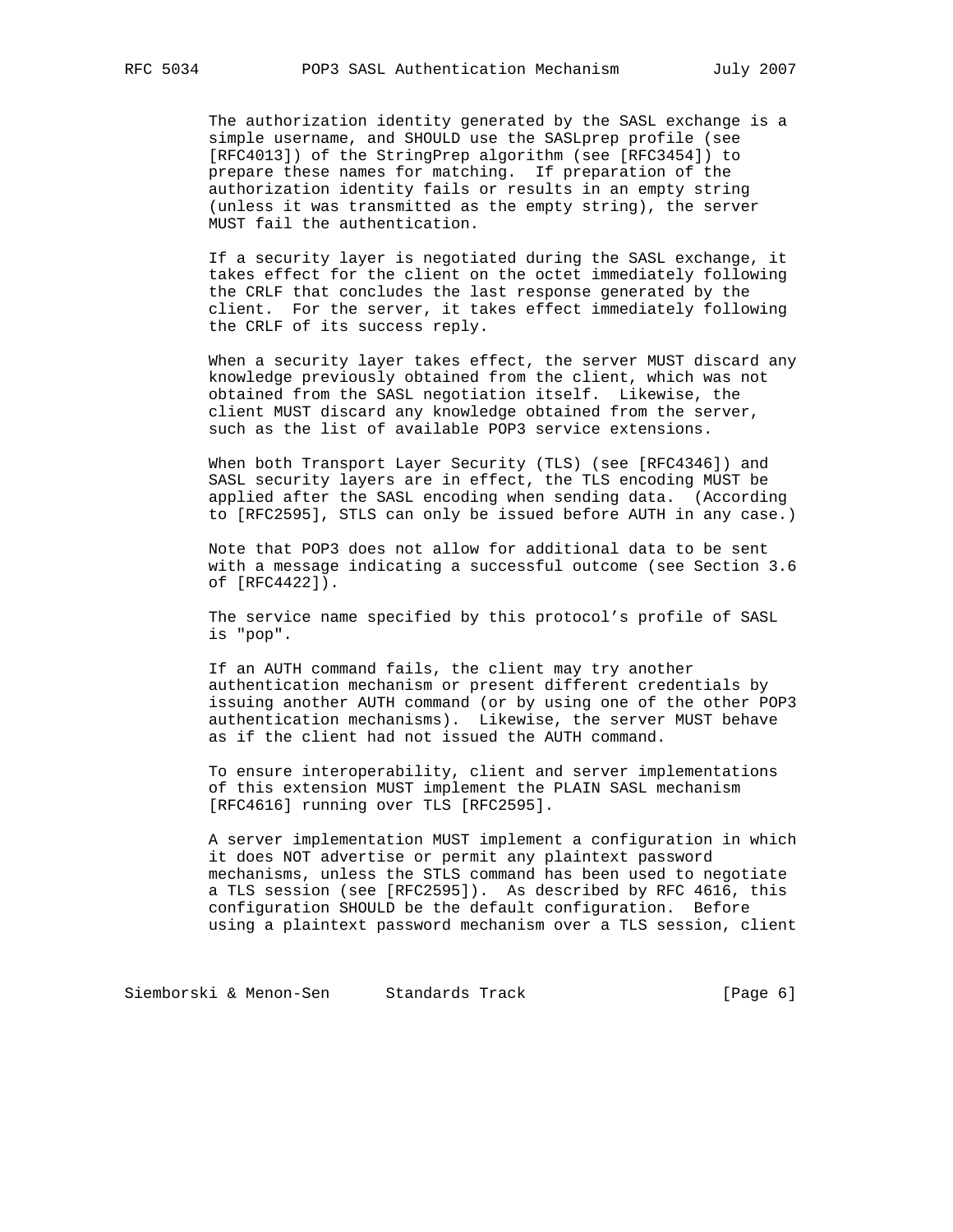implementations MUST verify the TLS server certificate as required by RFC 2595, Section 2.4. Client and server implementations SHOULD implement additional SASL mechanisms that do not send plaintext passwords, such as the GSSAPI [RFC4752] mechanism.

5. Formal Syntax

 The following syntax specification uses the Augmented Backus-Naur Form notation as specified in [RFC4234]. The rules CRLF, ALPHA, and DIGIT are imported from [RFC4234]. The sasl-mech rule is from [RFC4422].

 Except as noted otherwise, all alphabetic characters are case insensitive. The use of upper- or lower-case characters to define token strings is for editorial clarity only. Implementations MUST accept these strings in a case-insensitive fashion.

| auth-command                       | = "AUTH" SP sasl-mech [SP initial-response]<br>*(CRLF [base64]) [CRLF cancel-response] CRLF |
|------------------------------------|---------------------------------------------------------------------------------------------|
| $initial$ -response = base64 / "=" |                                                                                             |
| cancel-response                    | $=$ $" * "$                                                                                 |
| base64                             | $=$ base 64-terminal /<br>$(1*(4base64-CHAR)$ [base64-terminal])                            |
| base64-char                        | = ALPHA / DIGIT / "+" / "/"<br>:: Case-sensitive                                            |
|                                    | $base64-terminal = (2base64-char "==") / (3base64-char "==")$                               |
| continue-req                       | $= " +" SP [base64] CRIF$                                                                   |
|                                    | Additionally, the ABNF specified in [RFC2449] is updated as follows:                        |

response =/ continue-req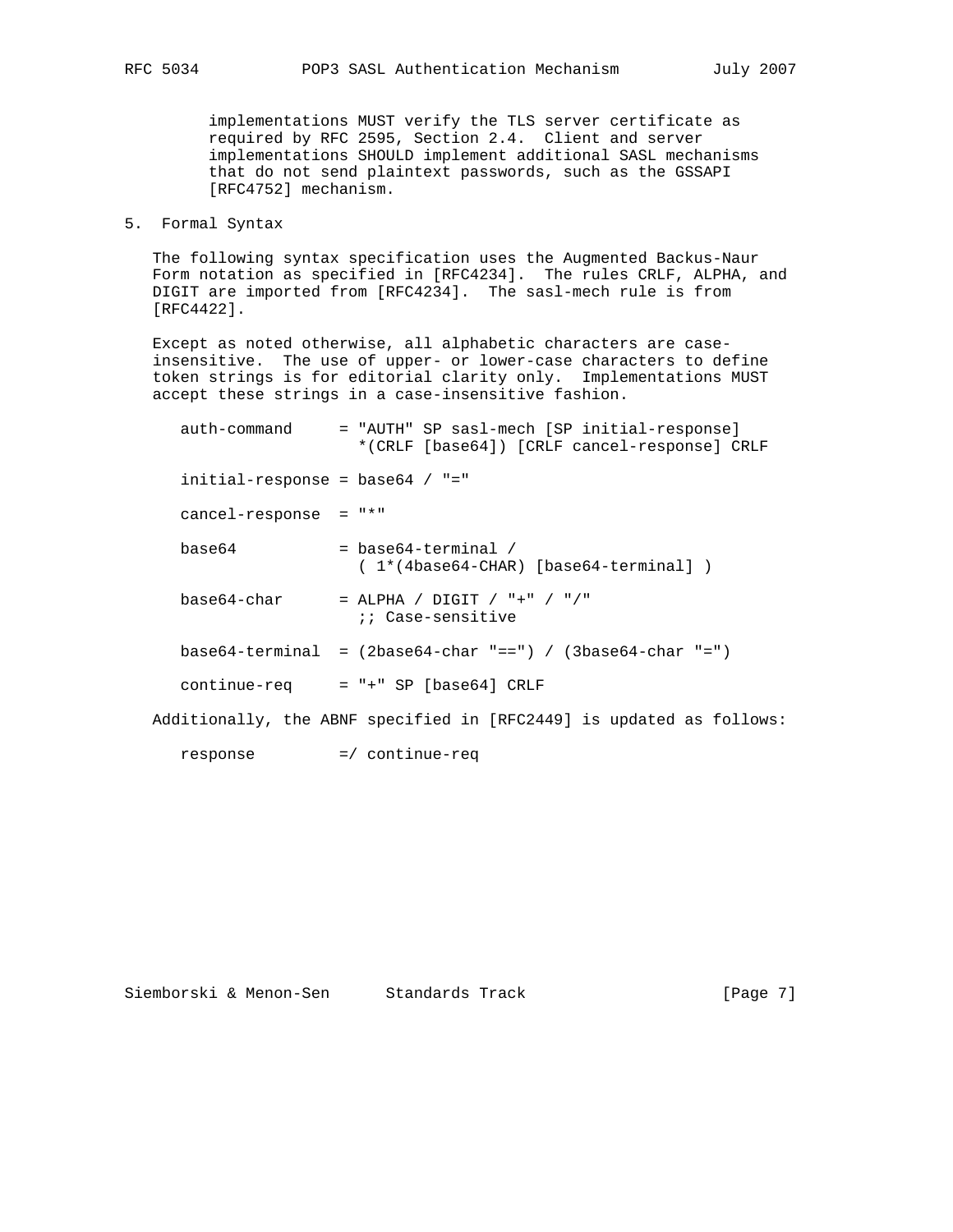# 6. Examples

 Here is an example of a client attempting AUTH PLAIN (see [RFC4616]) under TLS and making use of the initial client response:

S: +OK pop.example.com BlurdyBlurp POP3 server ready

- C: CAPA
- S: +OK List of capabilities follows
- S: SASL DIGEST-MD5 GSSAPI ANONYMOUS
- S: STLS
- S: IMPLEMENTATION BlurdyBlurp POP3 server
- $S:$ C: STLS
- S: +OK Begin TLS negotiation now (TLS negotiation proceeds, further commands protected by TLS layer) C: CAPA S: +OK List of capabilities follows S: SASL PLAIN DIGEST-MD5 GSSAPI ANONYMOUS
- S: IMPLEMENTATION BlurdyBlurp POP3 server
- $S:$ .
- C: AUTH PLAIN dGVzdAB0ZXN0AHRlc3Q=
- S: +OK Maildrop locked and ready

 Here is another client that is attempting AUTH PLAIN under a TLS layer, this time without the initial response. Parts of the negotiation before the TLS layer was established have been omitted:

 (TLS negotiation proceeds, further commands protected by TLS layer) C: CAPA S: +OK List of capabilities follows S: SASL PLAIN DIGEST-MD5 GSSAPI ANONYMOUS S: IMPLEMENTATION BlurdyBlurp POP3 server  $S:$ . C: AUTH PLAIN (note that there is a space following the '+' on the following line)  $S: +$ C: dGVzdAB0ZXN0AHRlc3Q=

- S: +OK Maildrop locked and ready
-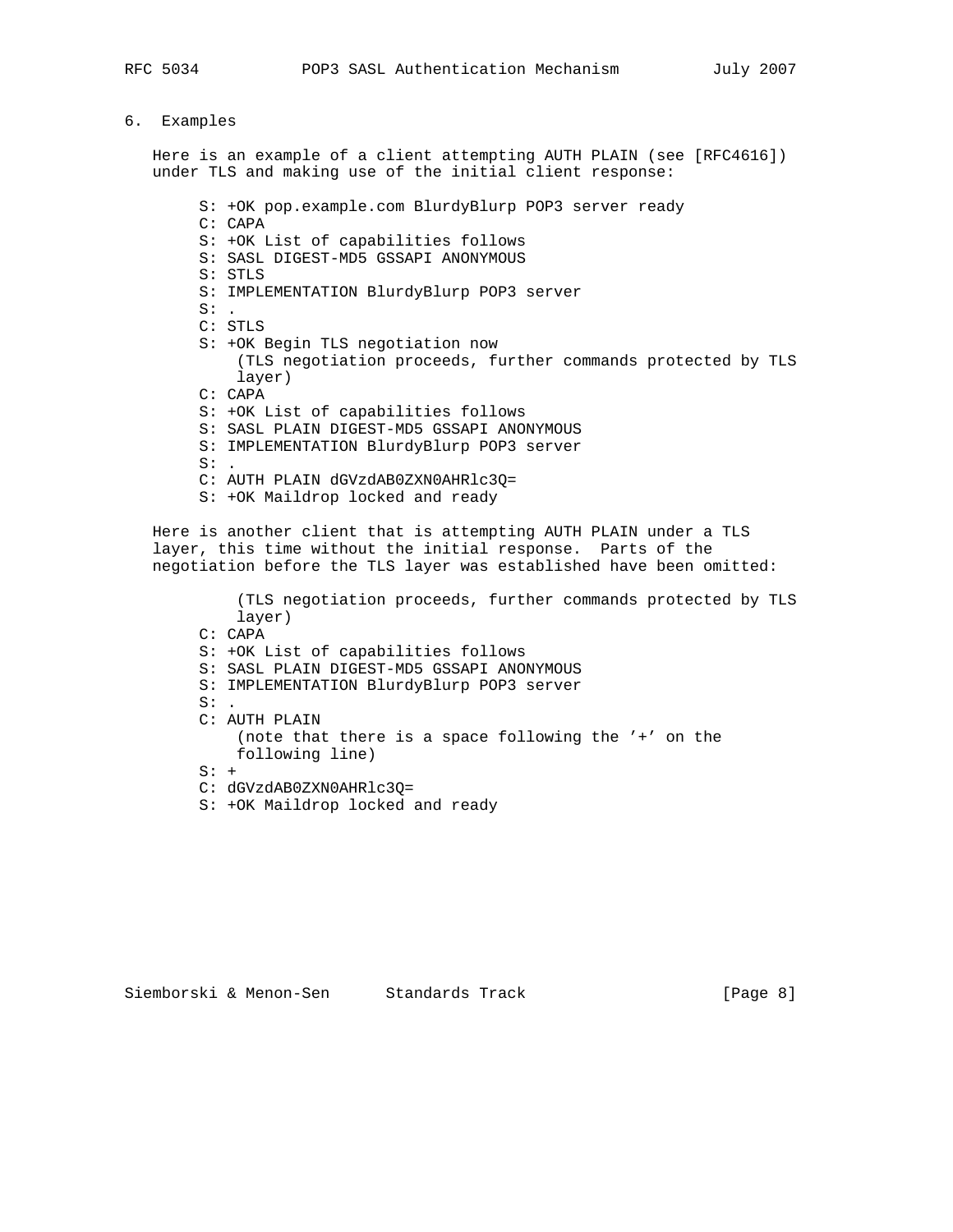Here is an example using a mechanism in which the exchange begins with a server challenge (the long lines are broken for editorial clarity only):

- S: +OK pop.example.com BlurdyBlurp POP3 server ready
- C: CAPA
- S: +OK List of capabilities follows
- S: SASL DIGEST-MD5 GSSAPI ANONYMOUS
- S: STLS
- S: IMPLEMENTATION BlurdyBlurp POP3 server
- $S:$
- C: AUTH DIGEST-MD5
- S: + cmVhbG09ImVsd29vZC5pbm5vc29mdC5jb20iLG5vbmNlPSJPQTZNRzl0 RVFHbTJoaCIscW9wPSJhdXRoIixhbGdvcml0aG09bWQ1LXNlc3MsY2hh cnNldD11dGYtOA==
- C: Y2hhcnNldD11dGYtOCx1c2VybmFtZT0iY2hyaXMiLHJlYWxtPSJlbHdvb2 QuaW5ub3NvZnQuY29tIixub25jZT0iT0E2TUc5dEVRR20yaGgiLG5jPTAw MDAwMDAxLGNub25jZT0iT0E2TUhYaDZWcVRyUmsiLGRpZ2VzdC11cmk9In BvcC9lbHdvb2QuaW5ub3NvZnQuY29tIixyZXNwb25zZT1iMGQ1NmQyZjA1 NGMyNGI2MjA3MjMyMjEwNjQ2OGRiOSxxb3A9YXV0aA==

 S: + cnNwYXV0aD0wYjk3MTQ2MmNlZjVlOGY5MzBkYjlhMzNiMDJmYzlhMA==  $C$ :

- S: +OK Maildrop locked and ready
- 7. Security Considerations

Security issues are discussed throughout this document.

8. IANA Considerations

 The IANA has updated its site to refer to this RFC instead of [RFC1734] in http://www.iana.org/assignments/pop3-extension-mechanism (the POP3 extension registry), and also in http://www.iana.org/assignments/gssapi-service-names (the GSSAPI/SASL service name registry).

9. Acknowledgments

 The authors would like to acknowledge the contributions of John Myers, Randall Gellens, Chris Newman, Laurence Lundblade, and other contributors to RFC 1734 and RFC 2554, on which this document draws heavily.

 The authors would also like to thank Ken Murchison, Randall Gellens, Alexey Melnikov, Mark Crispin, Arnt Gulbrandsen, Lisa Dusseault, Frank Ellermann, and Philip Guenther for their reviews of this document.

Siemborski & Menon-Sen Standards Track (Page 9)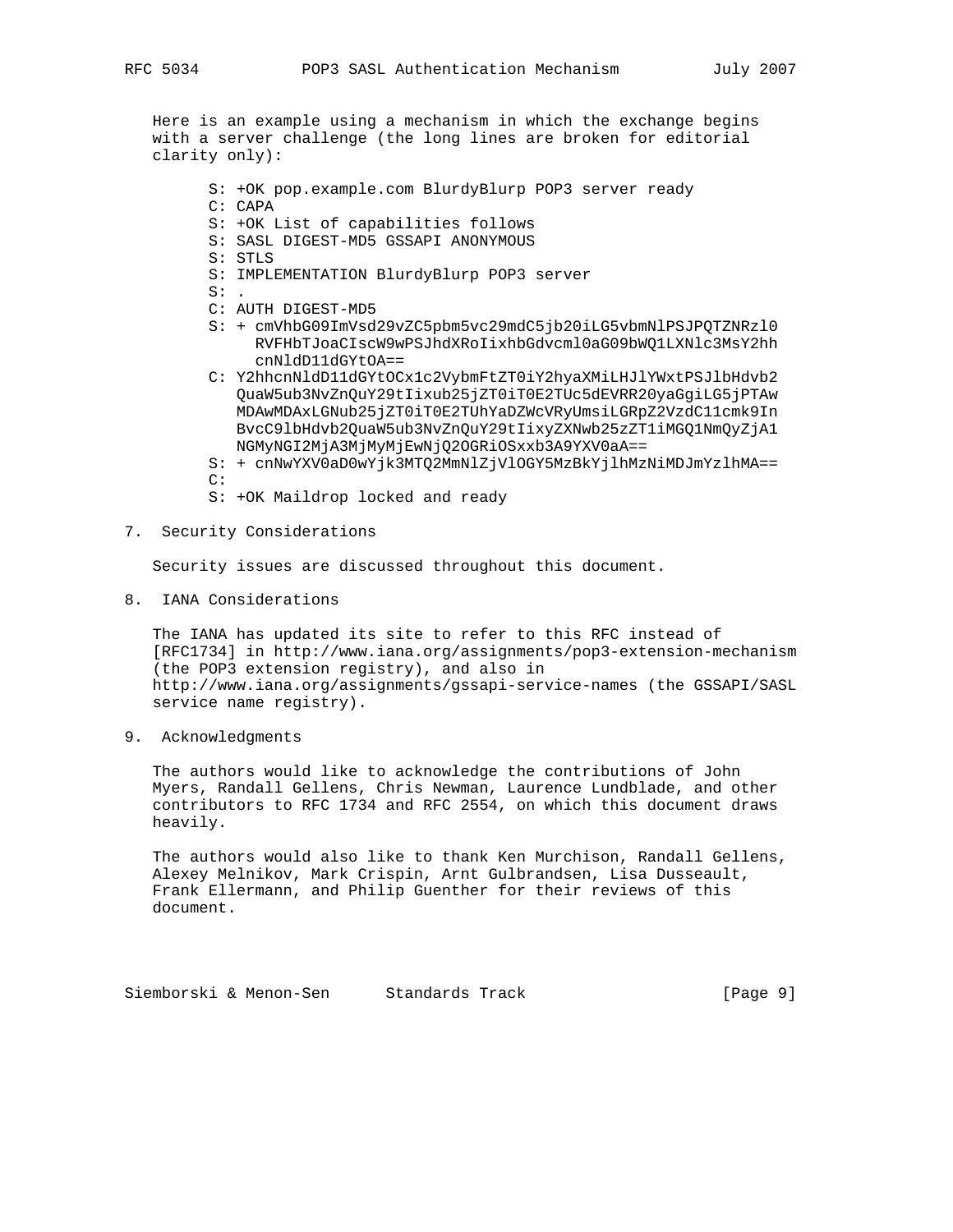- 10. Changes From RFC 1734, RFC 2449.
	- 1. Updated references to newer versions of various specifications, particularly RFC 4422.
	- 2. The SASL-based semantics defined in RFC 2449 are now normative for the AUTH extension.
	- 3. The proper behaviour and handling of initial client responses is defined, with examples and references to SASL.
	- 4. New minimum requirement of support for TLS+PLAIN.
	- 5. The SASLprep profile SHOULD be used to prepare authorization identities.
	- 6. Clarify that the TLS encoding should be applied after any encoding applied by SASL security layers.
	- 7. Note that the mechanism list can change after STLS.
	- 8. Explicitly mention that "=" means a zero-length initial response.
	- 9. Note that POP3 doesn't allow additional data to be sent with +OK.

#### 11. Normative References

- [RFC1939] Myers, J. and M. Rose, "Post Office Protocol Version 3", STD 53, RFC 1939, May 1996.
- [RFC2119] Bradner, S., "Key words for use in RFCs to Indicate Requirement Levels", BCP 14, RFC 2119, March 1997.
- [RFC2449] Gellens, R., Newman, C., and L. Lundblade, "POP3 Extension Mechanism", RFC 2449, November 1998.
- [RFC2595] Newman, C., "Using TLS with IMAP, POP3 and ACAP", RFC 2595, June 1999.
- [RFC3454] Hoffman, P. and M. Blanchet, "Preparation of Internationalized Strings ("stringprep")", RFC 3454, December 2002.
- [RFC4013] Zeilenga, K., "SASLprep: Stringprep Profile for User Names and Passwords", RFC 4013, February 2005.
- [RFC4234] Crocker, D., Ed., and P. Overell, "Augmented BNF for Syntax Specifications: ABNF", RFC 4234, October 2005.

Siemborski & Menon-Sen Standards Track [Page 10]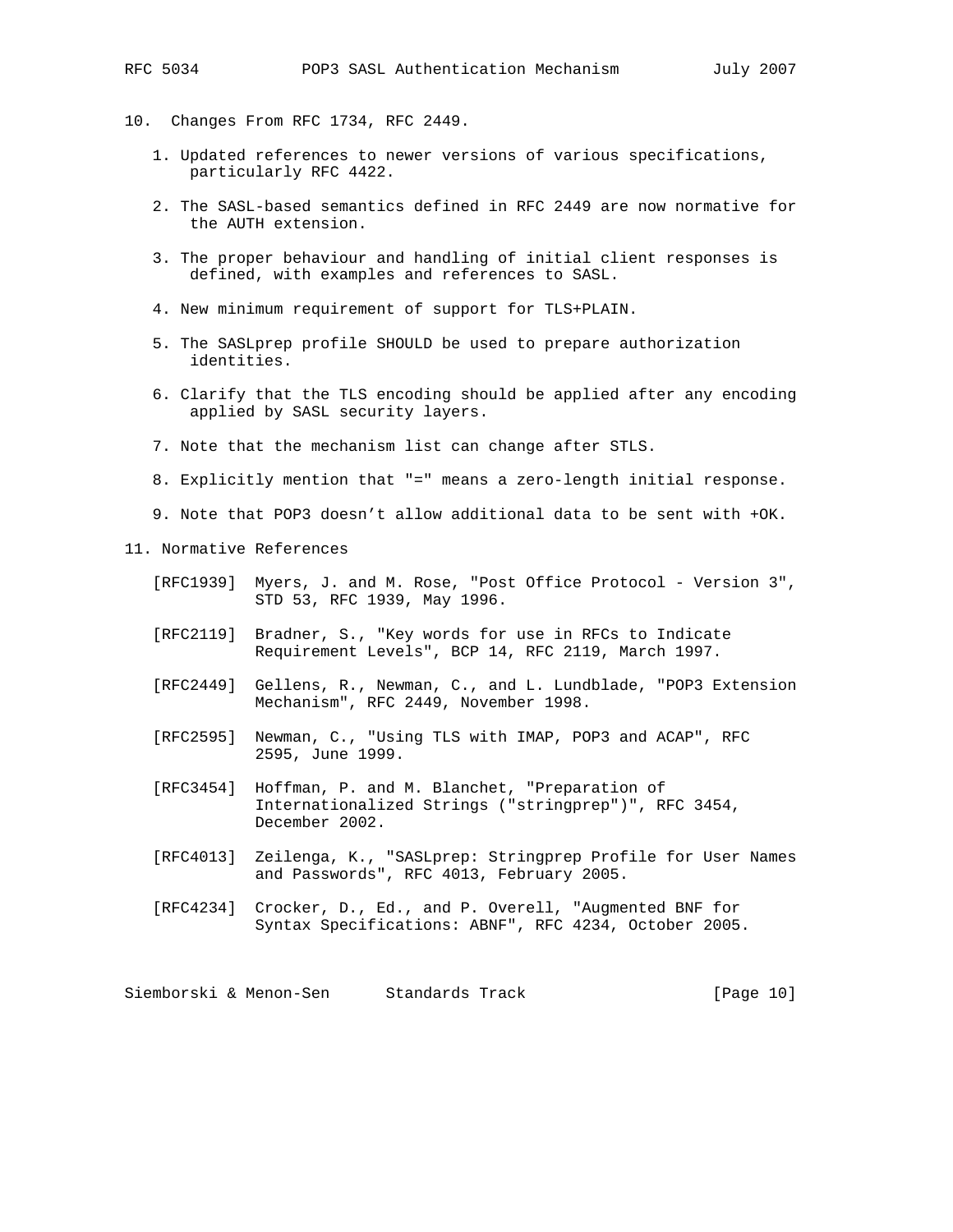- [RFC4422] Melnikov, A., Ed., and K. Zeilenga, Ed., "Simple Authentication and Security Layer (SASL)", RFC 4422, June 2006.
- [RFC4648] Josefsson, S., "The Base16, Base32, and Base64 Data Encodings", RFC 4648, October 2006.
- [RFC4616] Zeilenga, K., Ed., "The PLAIN Simple Authentication and Security Layer (SASL) Mechanism", RFC 4616, August 2006.
- 12. Informative References
	- [RFC1734] Myers, J., "POP3 AUTHentication command", RFC 1734, December 1994.
	- [RFC3206] Gellens, R., "The SYS and AUTH POP Response Codes", RFC 3206, February 2002.
	- [RFC4346] Dierks, T. and E. Rescorla, "The Transport Layer Security (TLS) Protocol Version 1.1", RFC 4346, April 2006.
	- [RFC4752] Melnikov, A., Ed., "The Kerberos V5 ("GSSAPI") Simple Authentication and Security Layer (SASL) Mechanism", RFC 4752, November 2006.

Authors' Addresses

 Robert Siemborski Google, Inc. 1600 Ampitheatre Parkway Mountain View, CA 94043

 Phone: +1 650 623 6925 EMail: robsiemb@google.com

 Abhijit Menon-Sen Oryx Mail Systems GmbH

EMail: ams@oryx.com